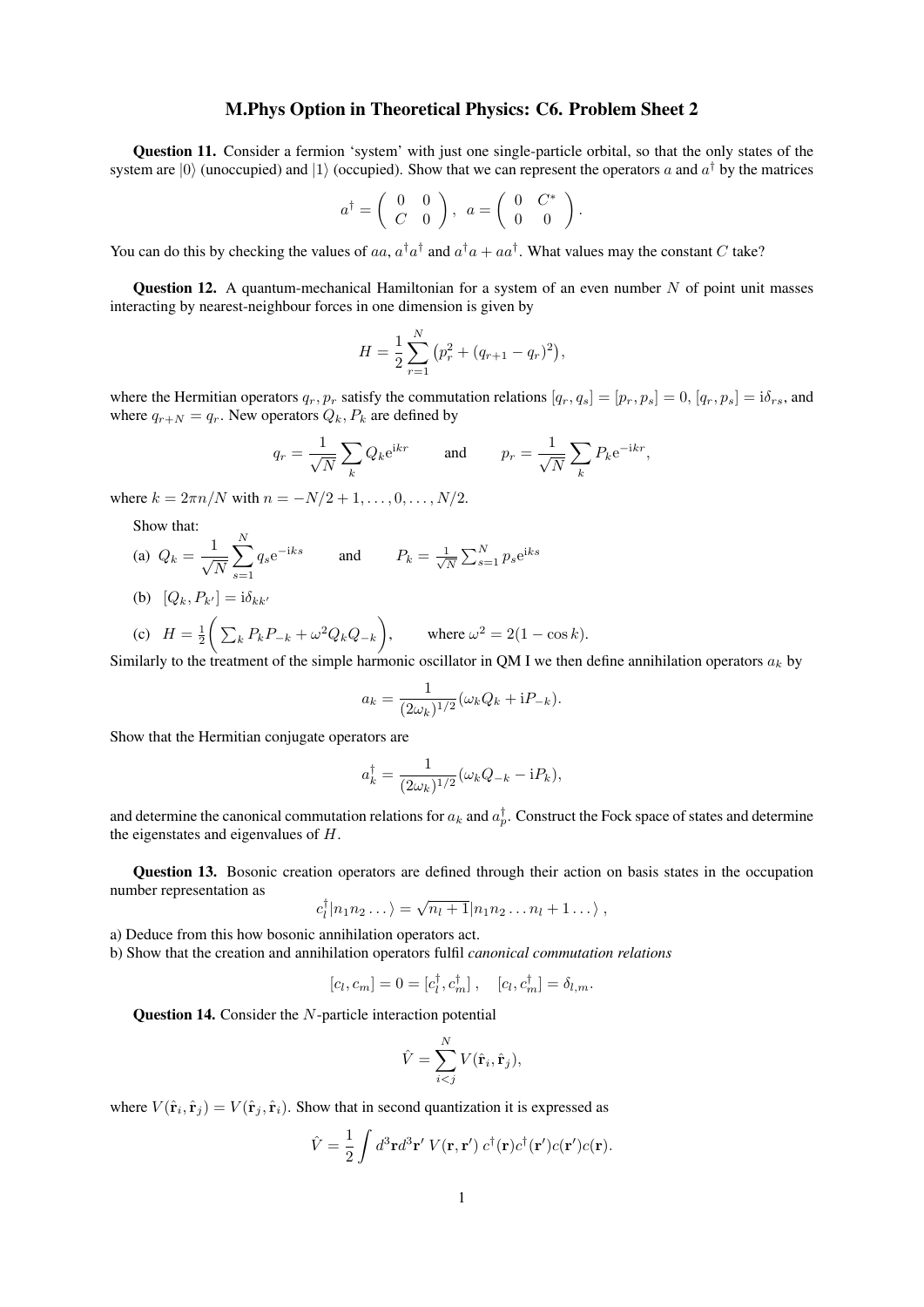To do so consider the action of  $\hat{V}$  on a basis of N-particle position eigenstates

$$
|\mathbf{r}_1 \dots \mathbf{r}_N\rangle = \frac{1}{\sqrt{N!n_1!n_2! \dots}} \sum_P (\pm 1)^{|P|} |\mathbf{r}_1\rangle \otimes |\mathbf{r}_2\rangle \otimes |\mathbf{r}_N\rangle = \frac{1}{\sqrt{n_1!n_2! \dots}} \prod_{j=1}^N c^{\dagger}(\mathbf{r}_j)|0\rangle ,
$$

where  $n_j$  is the occupation number of the  $j<sup>th</sup>$  single-particle state. Argue that in an arbitrary basis of single-particle eigenstates  $|l\rangle \hat{V}$  can be expressed in the form

$$
\hat{V} = \sum_{ll'mm'} \langle ll'|\hat{V}|mm'\rangle c_l^{\dagger} c_{l'}^{\dagger} c_{m'} c_m.
$$

**Question 15.** Consider a system of fermions moving freely on a one-dimensional ring of length  $L$ , i.e. periodic boundary conditions are applied between  $x = 0$  and  $x = L$ . The fermions are all in the same spin state, so that spin quantum numbers may be omitted. Fermion creation and annihilation operators at the point  $x$  are denoted by  $\psi^{\dagger}(x)$  and  $\psi(x)$ .

a) Write down the complete set of anticommutation relation satisfied by  $\psi^{\dagger}(x_1)$  and  $\psi(x_2)$ .

b) Write down the wave-functions of single-particle momentum eigenstates (make sure to take the boundary conditions into account!). What are the allowed values of momentum? Using this result, derive an expression for the momentum space creation and annihilation operators  $\Psi_p^{\dagger}$  and  $\Psi_p$  in terms of  $\psi^{\dagger}(x)$  and  $\psi(x)$  (hint: use the general result for basis transformation obtained in the lecture notes).

c) Starting with your expression for the anticommutator  $\{\psi^{\dagger}(x_1), \psi(x_2)\}\$ , evaluate  $\{\Psi^{\dagger}_p, \Psi_q\}$ . d) Derive an expression for  $\psi(x)$  in terms of  $\Psi_k$ .

e) The density operator  $\rho(x)$  is defined by  $\rho(x) = \psi^{\dagger}(x) \psi(x)$ . The number operator is

$$
N = \int_0^L dx \, \rho(x) \, .
$$

Express  $\rho(x)$  in terms of  $\Psi_p^{\dagger}$  and  $\Psi_q$ , and show from this that

$$
N=\sum_k \Psi_k^\dagger \Psi_k\,.
$$

Let  $|0\rangle$  be the vacuum state (containing no particles) and define  $|\phi\rangle$  by

$$
|\phi\rangle = A \prod_{k} (u_k + v_k \Psi_k^{\dagger}) |0\rangle,
$$

where  $u_k$  and  $v_k$  are complex numbers depending on the label k, and A is a normalisation constant.

Evaluate (i)  $|A|^2$ , (ii)  $\langle \phi | N | \phi \rangle$ , and (iii)  $\langle \phi | N^2 | \phi \rangle$ . Under what conditions is  $| \phi \rangle$  an eigenstate of particle number?

Question 16. Consider a system of fermions in which the functions  $\varphi_{\ell}(x), \ell = 1, 2, \ldots N$ , form a complete orthonormal basis for single particle wavefunctions.

a) Explain how Slater determinants may be used to construct a complete orthonormal basis for n-particle states with  $n = 2, 3, \ldots N$ . Calculate the normalisation constant for such a Slater determinant at a general value of n. How many independent  $n$ -particle states are there for each  $n$ ?

b) Let  $C_{\ell}^{\dagger}$  and  $C_{\ell}$  be fermion creation and destruction operators which satisfy the usual anticommutation relations. The quantities  $a_k$  are defined by

$$
a_k = \sum_{\ell=1}^N U_{k\ell} C_\ell,
$$

where  $U_{k\ell}$  are elements of an  $N \times N$  matrix, U. Write down an expression for  $a_k^{\dagger}$ . Find the condition which must be satisfied by the matrix U in order that the operators  $a_k^{\dagger}$  and  $a_k$  also satisfy fermion anticommutation relations. c) Non-interacting spinless fermions move in one dimension in an infinite square-well potential, with position coordinate  $0 \le x \le L$ . The normalised single particle energy eigenstates are

$$
\varphi_{\ell}(x) = \left(\frac{2}{L}\right)^{1/2} \sin\left(\frac{\ell \pi x}{L}\right),\,
$$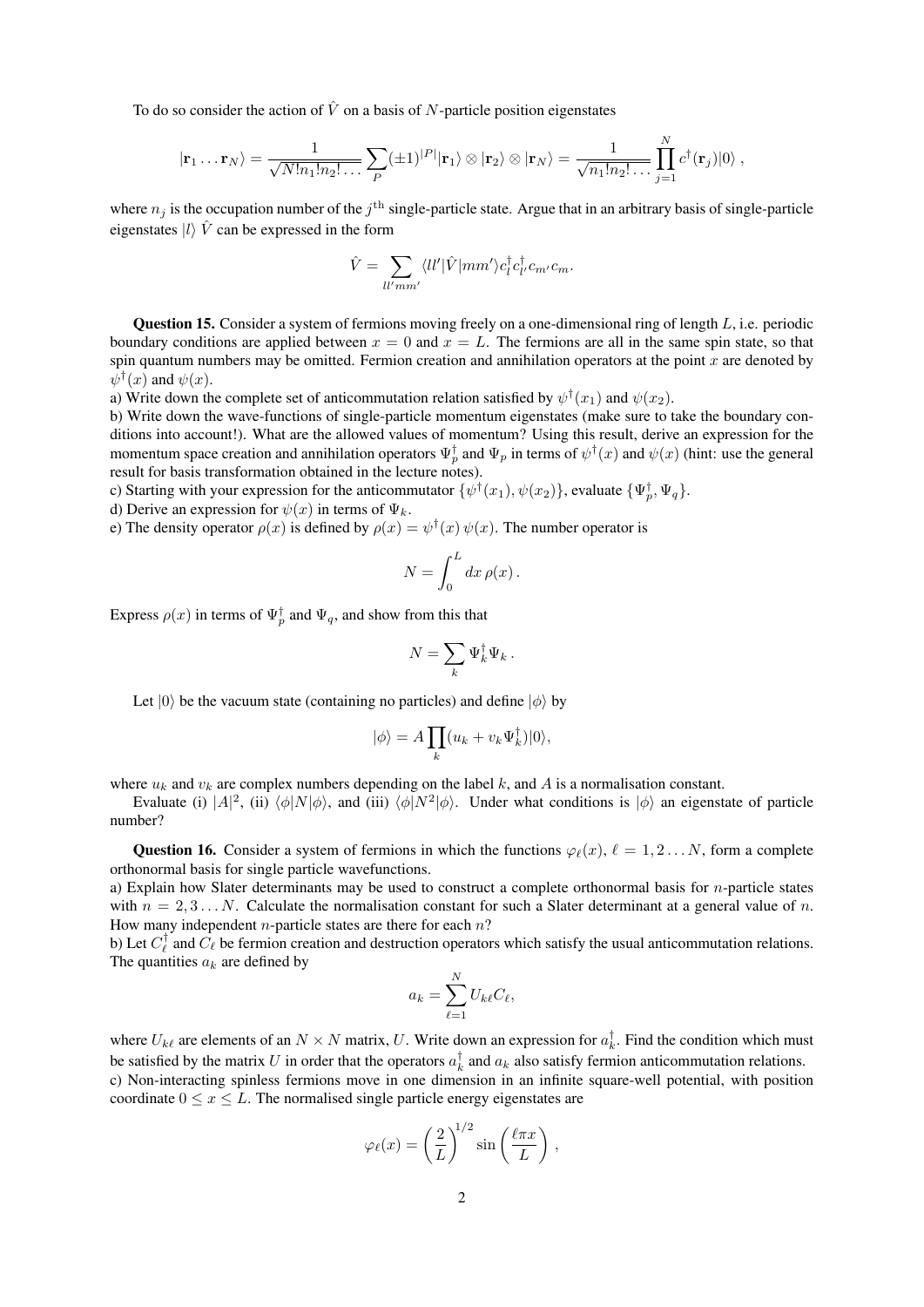and the corresponding fermion creation operator is  $C_{\ell}^{\dagger}$ .

Write down expressions for  $C^{\dagger}(x)$ , the fermion creation operator at the point x, and for  $\rho(x)$ , the particle density operator, in terms of  $C_{\ell}^{\dagger}$ ,  $C_{\ell}$  and  $\varphi_{\ell}(x)$ .

d) What is the ground state expectation value  $\langle \rho(x) \rangle$  in a system of n fermions?

In the limit  $n \to \infty$ ,  $L \to \infty$ , taken at fixed average density  $\rho_0 = n/L$ , show that

$$
\langle \rho(x) \rangle = \rho_0 \left[ 1 - \frac{\sin 2\pi \rho_0 x}{2\pi \rho_0 x} \right].
$$

Sketch this function and comment briefly on its behaviour for  $x \to 0$  and  $x \to \infty$ .

**Question 17.** A magnetic system consists of two types of Heisenberg spin  $S<sup>A</sup>$  and  $S<sup>B</sup>$  located respectively on the two inter-penetrating sublattices of an NaCl crystal structure (i.e. a simple cubic structure with alternate A and B in any Cartesian direction). Its Hamiltonian is

$$
H = J \sum_{i,j} \mathbf{S}_i^A \cdot \mathbf{S}_j^B
$$

where the i, j are nearest neighbours, respectively on the A and B sublattices. J is positive. Show that the classical ground state has all the  $A$  spins ferromagnetically aligned in one direction and all the  $B$  spins ferromagnetically aligned in the opposite direction. Assume the quantum mechanical ground state is well approximated by the classical one. To a first approximation the spin operators are given in terms of boson operators  $a, b$  by

$$
\begin{array}{ccc} A \text{ sublattice} & B \text{ sublattice} \\ S_i^z = S^A - a_i^\dagger a_i & S_j^z = -S^B + b_j^\dagger b_j \\ S_i^+ \equiv S_i^x + \mathrm{i} S_i^y \simeq (2S^A)^{1/2} a_i & S_j^+ \equiv S_j^x + \mathrm{i} S_j^y \simeq (2S^B)^{1/2} b_j^{\dagger} \\ S_i^- \equiv S_i^x - \mathrm{i} S_i^y \simeq (2S^A)^{1/2} a_i^\dagger & S_j^- \equiv S_j^x - \mathrm{i} S_j^y \simeq (2S^B)^{1/2} b_j \end{array}
$$

Discuss the validity of this approximation. Use these relations to express the Hamiltonian in terms of the boson operators to quadratic order.

Transforming to crystal momentum space using (with  $N$  the number of sites on one sublattice)

$$
a_i = N^{-1/2} \sum_{\mathbf{k}} e^{-i\mathbf{k} \cdot \mathbf{r}_i} a_{\mathbf{k}}, \quad b_j = N^{-1/2} \sum_{\mathbf{k}} e^{i\mathbf{k} \cdot \mathbf{r}_j} b_{\mathbf{k}}
$$

show that your result can be expressed in the form

$$
H = E_0 + \sum_{\mathbf{k}} \left[ A_{\mathbf{k}} a_{\mathbf{k}}^\dagger a_{\mathbf{k}} + B_{\mathbf{k}} b_{\mathbf{k}}^\dagger b_{\mathbf{k}} + C_{\mathbf{k}} (a_{\mathbf{k}}^\dagger b_{\mathbf{k}}^\dagger + b_{\mathbf{k}} a_{\mathbf{k}}) \right]
$$

and determine the coefficients. Hence calculate the spectrum of excitations at low momenta. Consider both the cases with  $S^A = S^B$  and  $S^A \neq S^B$  and comment on your results.

**Question 18.** Consider the ideal Fermi gas at finite density  $N/V$  in a periodic 3-dimensional box of length L. (a) Give an expression of the ground state in terms of creation operators for momentum eigenstates. (b) Calculate the single-particle Green's function

$$
G_{\sigma\tau}(\omega, \mathbf{q}) = \int dt \, e^{i\omega(t-t')} \int d^3 \mathbf{r} \, e^{-i\mathbf{q} \cdot (\mathbf{r} - \mathbf{r}')} G_{\sigma\tau}(t, \mathbf{r}; t', \mathbf{r}') ,
$$
  
\n
$$
G_{\sigma\tau}(t, \mathbf{r}; t', \mathbf{r}') = -i \langle GS | T c_{\sigma}(\mathbf{r}, t) \, c_{\tau}^{\dagger}(\mathbf{r}', t') | GS \rangle,
$$
\n(1)

where T denotes time-ordering (i.e.  $T\mathcal{O}(t_1)\mathcal{O}(t_2) = \theta(t_1-t_2)\mathcal{O}(t_1)\mathcal{O}(t_2) - \theta(t_2-t_1)\mathcal{O}(t_2)\mathcal{O}(t_1)$  for fermionic operators), and

$$
c_{\sigma}(\mathbf{r},t) \equiv e^{\frac{i}{\hbar}Ht}c_{\sigma}(\mathbf{r})e^{-\frac{i}{\hbar}Ht}.
$$

First express the creation/annihilation operators  $c^{\dagger}_{\sigma}(\mathbf{r},t)$ ,  $c_{\sigma}(\mathbf{r},t)$  in terms of creation/annihilation operators in momentum space  $c^{\dagger}_{\sigma}(\mathbf{p},t)$ ,  $c_{\sigma}(\mathbf{p},t)$ . Then show that for annihilation operators in momentum space we have

$$
c_{\sigma}(\mathbf{p},t) \equiv e^{\frac{i}{\hbar}Ht}c_{\sigma}(\mathbf{p})e^{-\frac{i}{\hbar}Ht} = c_{\sigma}(\mathbf{p})e^{-\frac{i}{\hbar}t\epsilon(\mathbf{p})},
$$